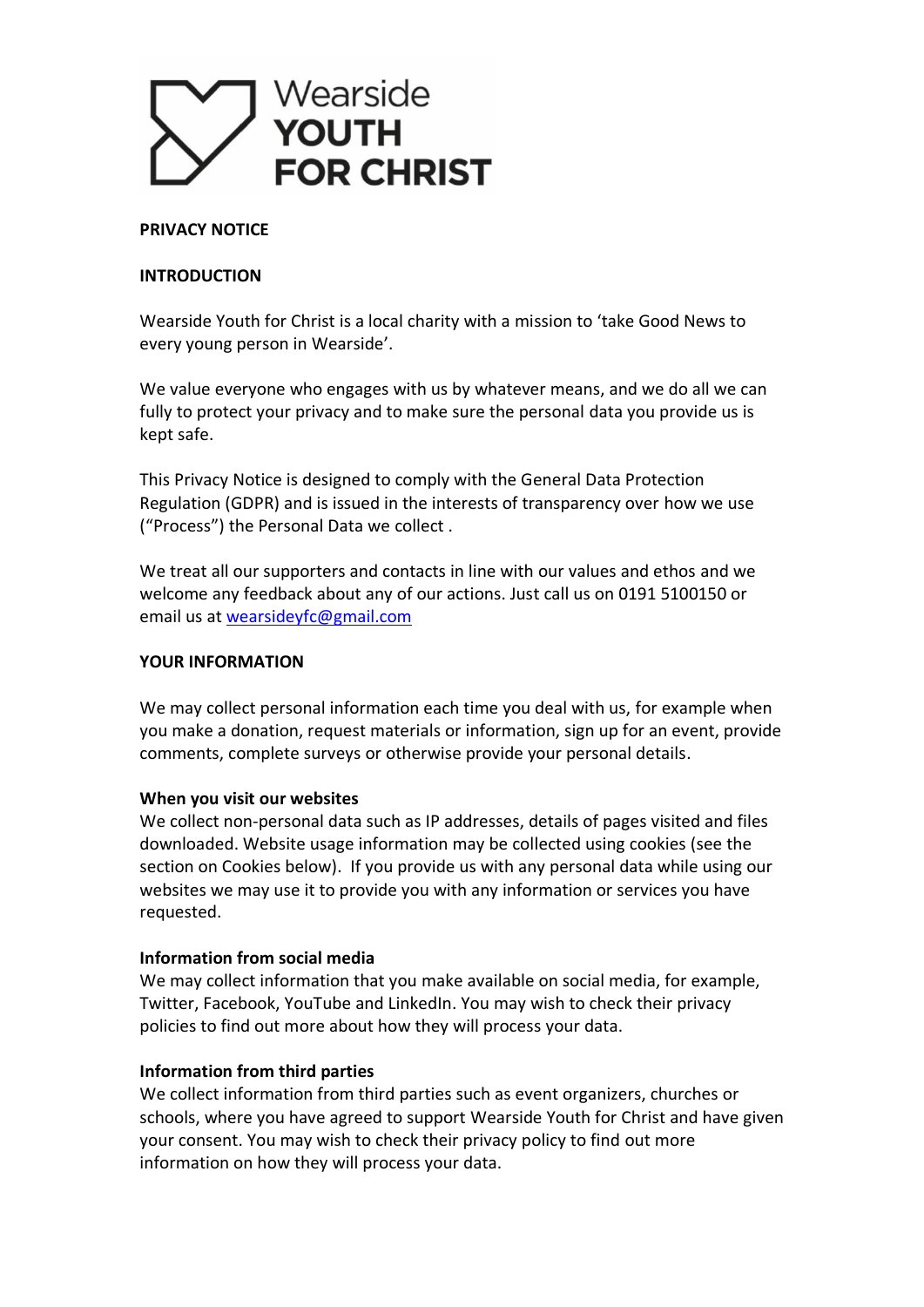### **Other publicly available information**

We may collect information from Companies House, Charity Commission and information published in articles, newspapers or blogs.

### **Sensitive Personal Data**

Where you provide the information, we may collect Sensitive Personal Data, which includes your religious beliefs, or your physical or mental health.

#### **WHAT DO WE DO WITH YOUR PERSONAL DATA?**

We may use the personal data we collect to:

- Keep you up to date on news and stories about our work.
- Ask for financial and non-financial support, such as volunteering or prayer.
- Process donations you give us, or to support your fundraising for us, including Gift Aid.
- Provide information or resources, for example church or schools resources you have requested.
- Provide a personalised service, such as customised website content or personalised emails.
- Keep records of your relationship with us e.g. questions you have asked or suggestions or complaints you have made.
- Classify supporters by location.
- Analyse the personal information we collect about you and use publicly available information to aid our understanding of our supporters, understand the level of potential donations, profile supporters into categories and to help provide the right information at the right time to the right supporters.
- Conduct market research to aid our understanding of our supporters and their views.

We may use publicly available information such as newspaper articles, or information you have given permission to other organisations to share such as LinkedIn, to identify supporters and non supporters, including trustees, who have expressed an interest in giving major gifts or having a public profile with charities like Youth for Christ.

If you make a major gift to our work, and where you agree to such a relationship with us, you will be given a Wearside Youth for Christ contact who will discuss and agree with you any sensitivities you may have about the personal data we hold and the methods of contact suitable for you. We will do this at the earliest convenient opportunity. Where you do not wish to pursue such a relationship with us, we will not retain any additional publicly sourced personal data about you we have used for this purpose.

# **OUR LEGAL BASIS FOR HOLDING AND PROCESSING YOUR PERSONAL DATA**

# **Legitimate interest: Contacting you**

We may contact you by post or telephone where we have a legitimate interest to do so. For example, where you have made a donation to Wearside Youth for Christ, we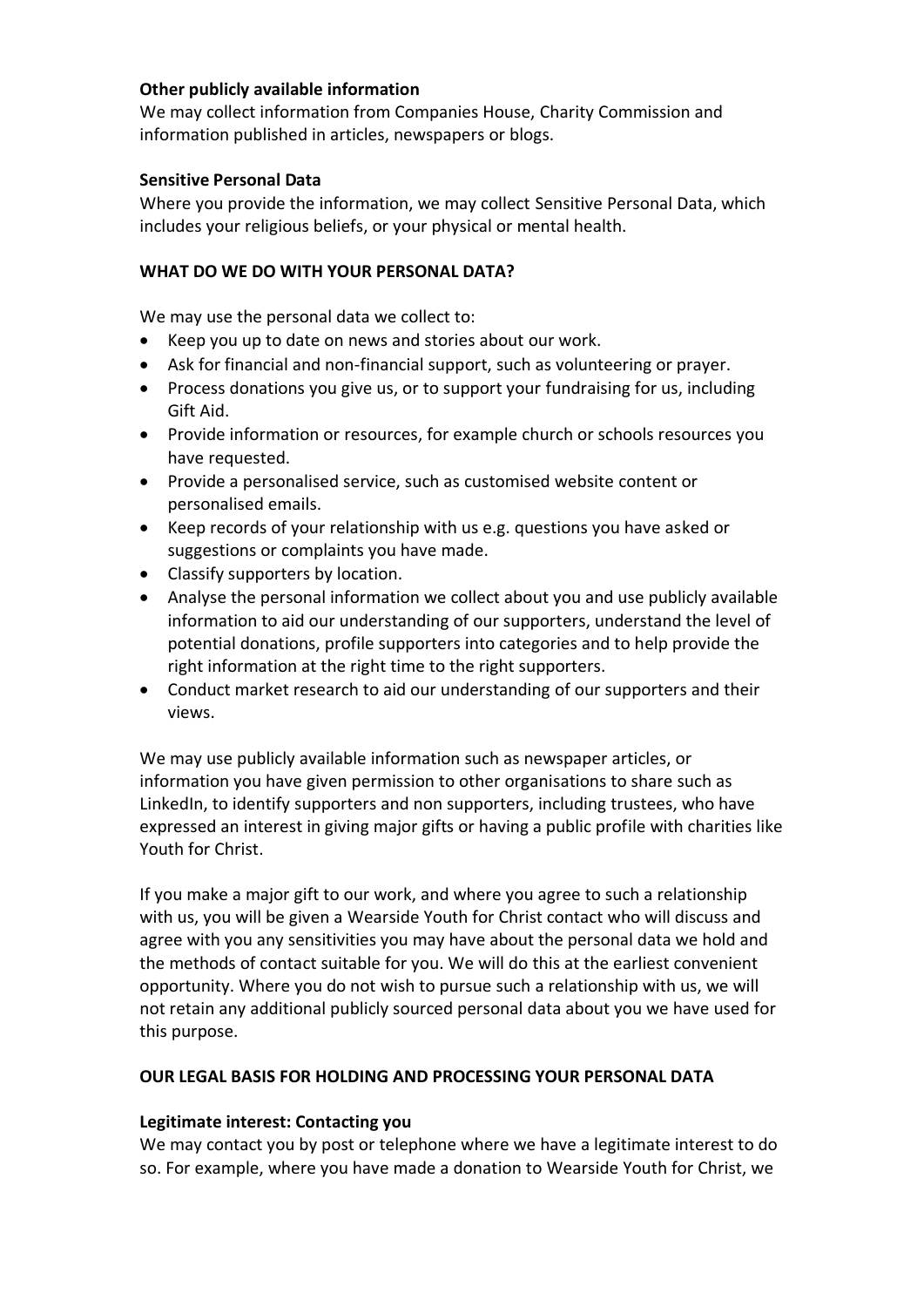may send you information about the work your donation is making possible or other work we may wish to do. Where you have previously asked us not to contact you in this way we will respect your contact preferences. You can change your preferences at any time or stop us processing your data by contacting us by telephone, post or email as shown in the section 'Your rights and telling us when things change' below.

# **Consent; Contacting you**

We may contact you by email or text if you have given us your consent to do so. We will only communicate in accordance with your preferences and you are free to change your preferences at any time by contacting us by telephone, post or email as shown in the section 'Your rights and telling us when things change' below.

# **Applying for a job or volunteering with us**

Where you provide personal data and sensitive personal data when applying for a job with us, such as the information on your CV we will process, store and disclose the personal data we collect to:

- Support the recruitment process.
- Enable you to submit your CV, apply online for jobs and to subscribe for alerts about job types of interest to you.
- Answer any questions you may have.
- Use third parties to provide services such as references, qualifications, criminal referencing, checking services, verification of information you have provided, health screening and psychometric evaluation or skills tests.
- Provide anonymised data to monitor compliance with our equal opportunities policy.

Where you provide personal or sensitive personal data, such as religious beliefs, dietary, mobility requirements or health information, to volunteer or travel on a trip with us we will store, process and disclose the personal information we collect to:

- Deliver the volunteering opportunity, including the disclosure of sensitive data, such as medical information, to our partner(s) where necessary to deliver a safe trip or event for all involved.
- Provide relevant information including fundraising materials and the volunteer role description.
- Provide the administration of these events or opportunities to serve.
- Monitor the quality of the volunteering opportunity or trip provided.
- Answer any questions or feedback you may have.
- Provide anonymised data to monitor compliance with our equal opportunities policy.
- Support the recruitment process where a Christian commitment is necessary for the role.

# **HOW AND WHERE WE STORE YOUR INFORMATION**

# **How long ?**

We will keep your personal information only for as long as we consider it necessary to carry out each activity.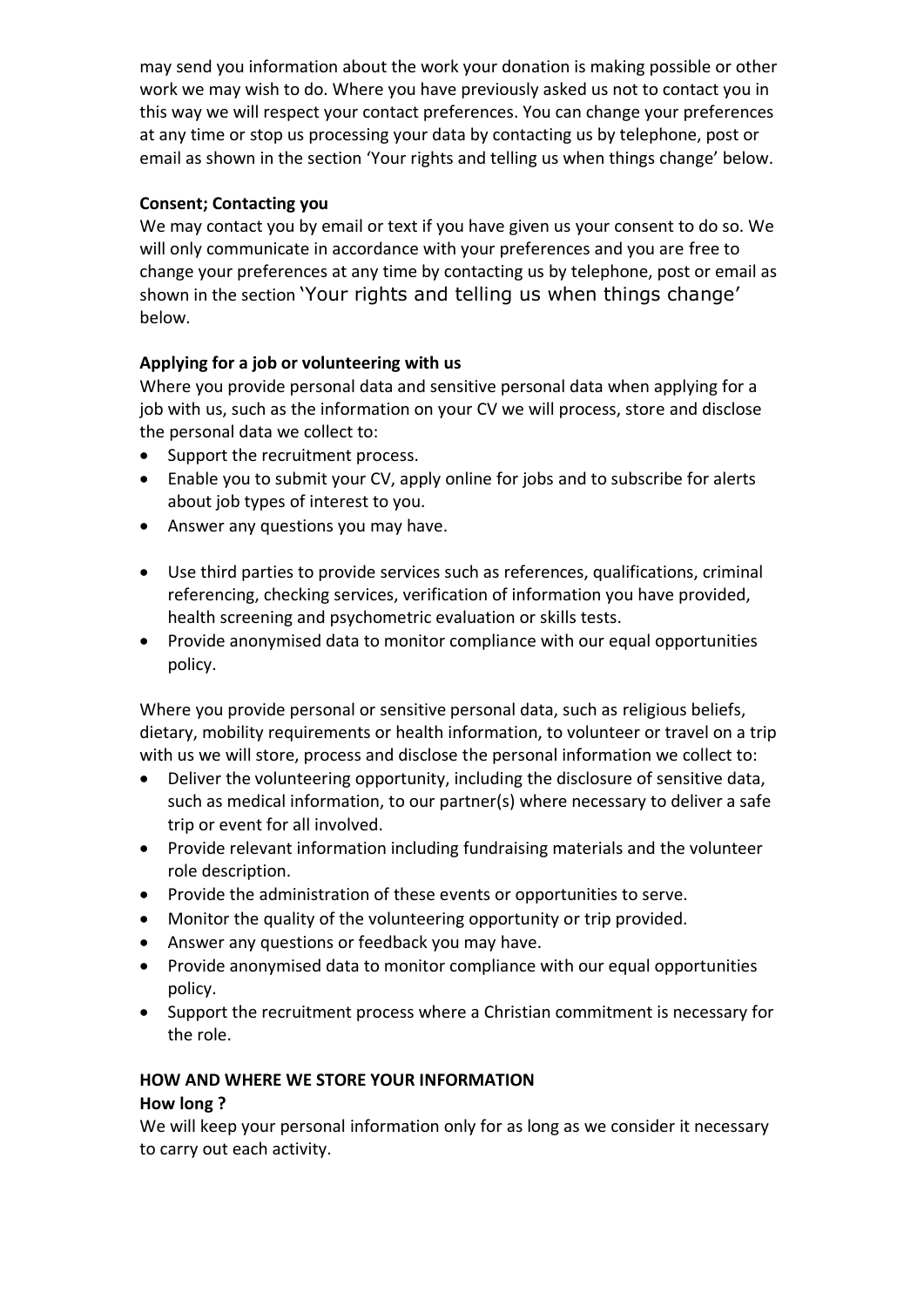We have a data retention policy to implement this. We take account of legal obligations and accounting and tax considerations as well as considering what would be reasonable for the activity concerned.

For example, we will retain details of donations for 7 years to meet tax and accounting requirements, and we will retain any safeguarding records indefinitely. We will only hold sensitive medical personal information provided to participate in an overseas trip until two years after the trip is completed.

Legacy income is an important source of income for our beneficiaries. We may keep data you provide indefinitely to carry out the administration of legacies and to communicate with the families of those leaving us legacies.

If you have any questions about our Data Retention Policy please contact our Data Protection Officer, Louise McQuillan, in writing at Wearside Youth for Christ, Enon Baptist Church, Williamson Terrace, St Peter's View, Monkwearmouth, Sunderland, SR6 0AG or by email at [wearsideyfc@gmail.com](mailto:wearsideyfc@gmail.com)

### **HOW SAFE IS THE PERSONAL INFORMATION WE HOLD?**

We ensure that we have appropriate technical controls in place to protect all the personal data you provide. For example, we ensure that any online forms are encrypted to ensure they can only be read by people permitted to do so. Our network is robustly protected from unauthorized access and is routinely monitored.

We ensure that access to personal data is restricted only to those staff members or volunteers whose job roles require such access and that suitable training is provided for these staff members and volunteers.

We may make limited use from time to time of external companies to collect or process personal data on our behalf. When we do so, we carry out checks on these companies, put in place contracts to make sure our requirements are clear, and carry out periodic reviews. When we do use external companies, we remain responsible for the storing and processing of your personal data.

However, we need to remind you that despite all our efforts, the internet cannot be guaranteed to be 100% secure, and that you submit data at your own risk.

# **Credit / debit card security**

We may use a third party to process donations or purchases using cards but will ask them to process your information in line with the GDPR and the Payment Card Industry Data Standard.

If you use your debit or credit to donate to us, purchase something or pay for a trip, whether online, over the phone or by mail, we will process your information securely in accordance with the [Payment Card Industry Standard.](https://www.pcisecuritystandards.org/pci_security/)

We do not store your debit or credit card details once your transaction has completed. All card details are securely destroyed once your donation or payment has completed.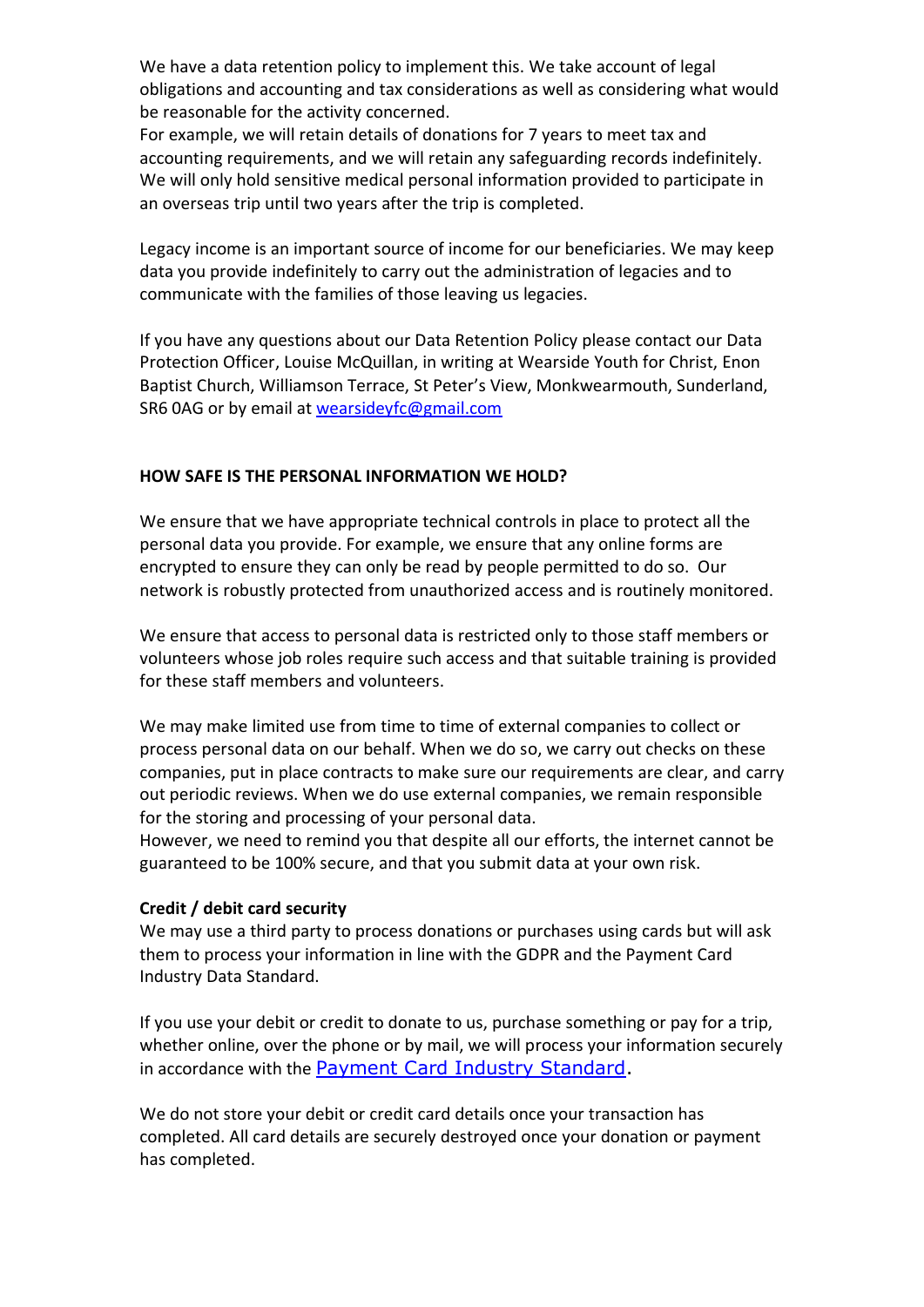We hold bank account details for the purpose of collecting direct debits in accordance with direct debit mandate rules.

### **Where we store your personal information**

We may use cloud-based systems to process data and therefore data may be processed outside of the European Economic Area (EEA). We adopt the Information Commissioners approved measures and therefore ensure that personal data is held in compliance with European data protection regulations. We take all reasonable steps to ensure that your data is stored and processed securely in accordance with this policy. By submitting your personal data you agree to this transfer, storing and processing of your information.

Should you travel overseas with us, we may share personal information with partners who deliver our work in overseas locations. For example, this may include sensitive personal data such as medical information. When we do so we will make you aware of the data being transferred and seek your consent to do so.

### **WHEN WE SHARE YOUR INFORMATION**

In line with our beliefs, we do not share or swap your information with any other charities.

### **Legal duty**

We may need to pass on information if required by law or by a regulatory body. For example, a Gift Aid audit by the HMRC, or if asked for details by a law enforcement agency.

#### **Our service providers and third parties**

Occasionally we may employ agents to carry out tasks on our behalf, such as fulfilling orders or processing donations. These agents are bound by contract to protect your data and we remain responsible for their actions.

We may provide third parties with general information about users of our site, but this information is both aggregate and anonymous. However, we may use IP address information to identify a user if we feel that there are or may be safety and/or security issues or to comply with legal requirements.

#### **COOKIES**

#### **What are Cookies?**

We collect data using cookies. A cookie is a text file that is sent from our website as soon as you visit the site. It is stored on your computer's hard drive and helps us to identify your computer (not you) and collects information in an aggregate, anonymous way.

Cookies may be used to collect information about your visit to our website, for example, traffic data, location data, device information, the date and time of your visit and the pages that you visit.

The use of cookies is an industry standard for most major websites. You can find more information about cookies by following [this link.](http://www.allaboutcookies.org/)

# **Youth for Christ's use of cookies on our websites**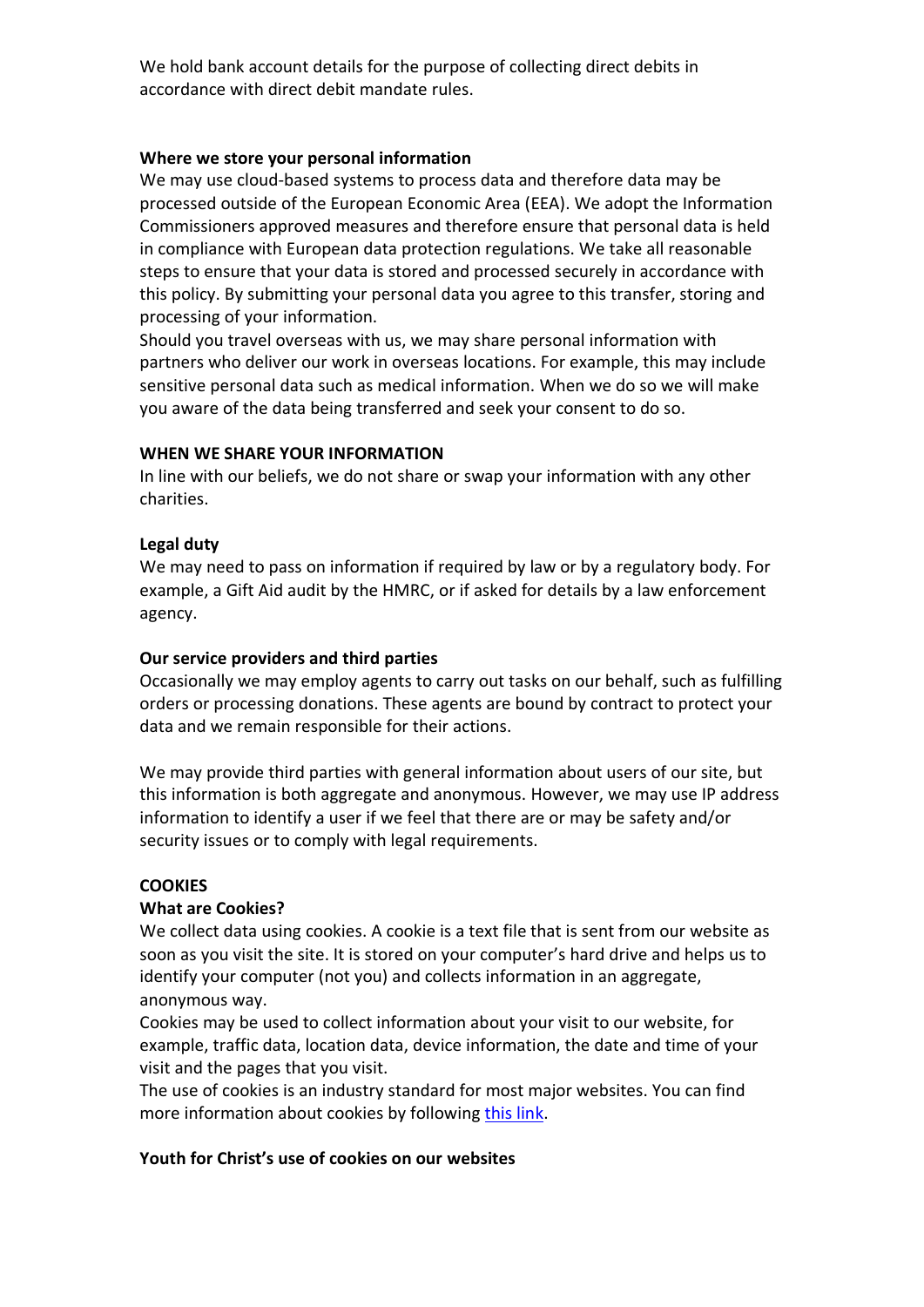To enjoy our websites to the full, we recommend that you leave cookies turned on. If you turn off cookies then you may not be able to enter parts of the sites.

The cookie data that we collect we may use to:

- Customise the content on our website and to help to understand visitor's current and future needs.
- Process any requests, applications or transactions you may make.
- Aid internal administration and analysis.

### **Managing cookies**

Most browsers allow you to turn off the cookie function. To do this you can look at the help function on your browser.

### **Third party cookies**

We use websites such as YouTube and Vimeo to embed videos and you may be sent cookies from these websites. We do not control the setting of these cookies, so we suggest you check the third party website for more information about their cookies and how to manage them.

Wearside Youth for Christ also uses third party suppliers such as Facebook, Twitter, and Google Analytics and these providers may use cookies. They may also use tracking pixels, which are commonly found in advertising to track the effectiveness of adverts. As some of these services may be based outside of the UK and the European Union, they may not fall under the jurisdiction of UK courts. If you are concerned about this you can change your cookie settings (see above) and can find more information about this [here.](https://ico.org.uk/)

# **HOW WE TREAT CHILDREN AND VULNERABLE PERSONS**

#### **Aged under 13 years**

We do not actively seek to collect children's data. If at any time we create any materials which may lead to someone aged under 13 years providing their details, we make it clear that we will need their parent's /guardian's permission before giving us their personal information.

# **Supporters in vulnerable circumstances**

We recognise the importance of identifying and supporting supporters in vulnerable circumstances. Staff who send or respond to supporter emails, mailings or calls are trained to be aware of, to identify signs of vulnerable circumstances and to deal with the supporter appropriately in accordance with our supporters in vulnerable circumstances policy.

Personal information will be recorded so that we may respond appropriately in future, for example by ceasing fundraising requests or no longer making calls.

# **YOUR RIGHTS AND TELLING US WHEN THINGS CHANGE**

We fully recognise your right to have your data removed, to be forgotten, to opt out of communications or withdraw consent and to have a copy of your personal data. You also have the right to lodge a complaint with the Information Commissioner's Office at [https://ico.org.uk](https://ico.org.uk/)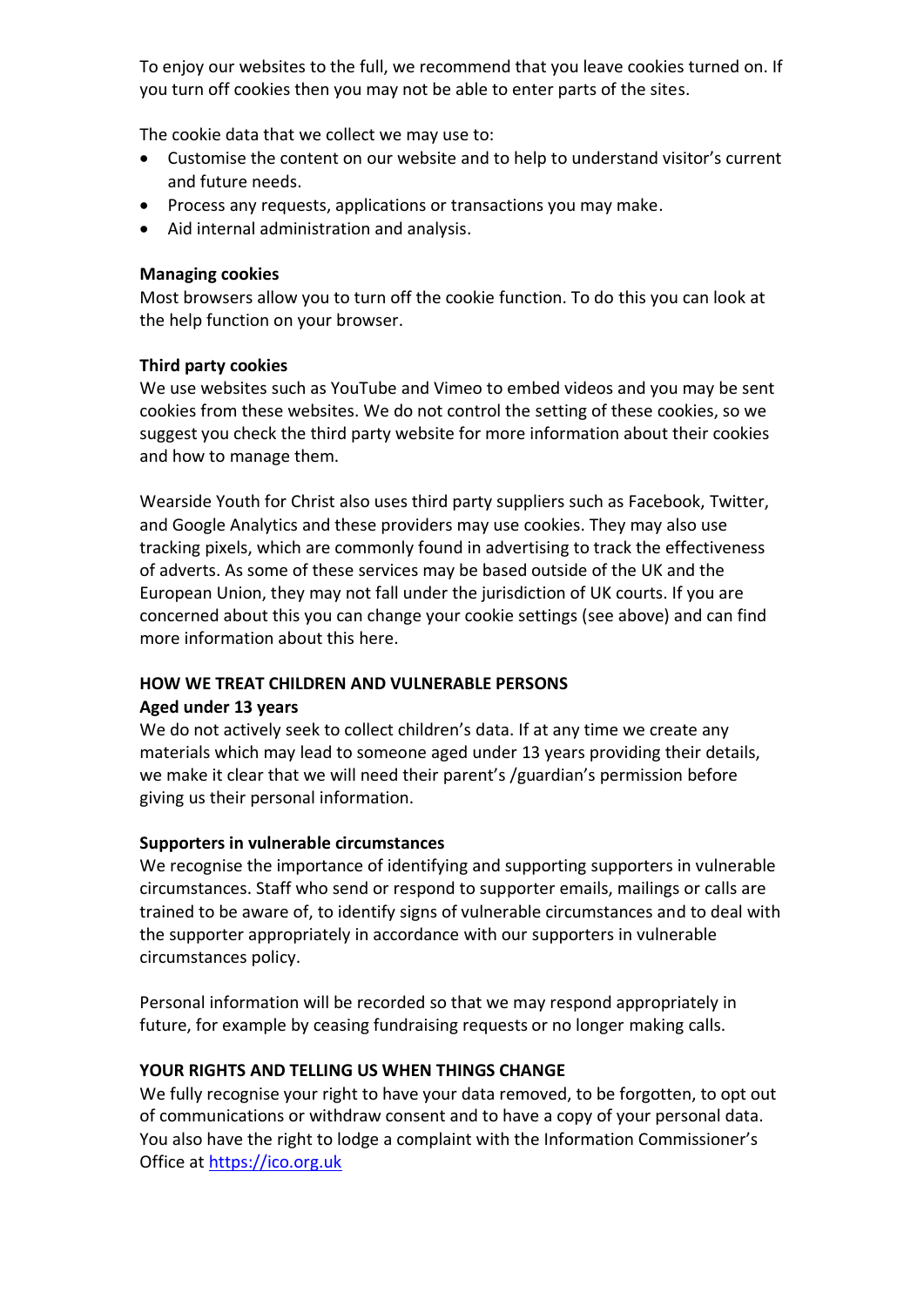#### **Preferences**

You can change your preferences at any time about what you receive from us, including marketing and fundraising materials, or how we contact you, by mail, phone or email.

You can do so by:

#### Calling us on: 0191 5100150

Email us on: wearsideyfc@gmail.com

Write to us at: Wearside Youth for Christ, Enon Baptist Church, Williamson Terrace, St Peter's View, Monkwearmouth, Sunderland, SR6 0AG

### **Updating your details**

We do appreciate it if you keep your details up to date. You can do so in the same way as updating your preferences (above).

We may use Royal Mail's Postcode Address File or other available sources to confirm data that you provide us with, where, for example, we are unsure of what you have completed on a form.

We will not use these sources to create data that you have chosen not to provide, for example, if you have left a telephone number blank; nor will we automatically update changes of address, we will normally only update your address when you tell us it's changed. However, if you are a regular giver, continuing to give regularly, and items such as Wearside Youth for Christ newsletters are returned to us, we may use external sources to update your address details so that we may update you on how you money has been spent through our news and stories.

### **Telling us to stop processing**

You have the right to ask us to erase your personal data, to ask us to restrict our processing or to object to our processing of your personal data. You can do so at any time by writing to us at:

Wearside Youth for Christ, Enon Baptist Church, Williamson Terrace, St Peter's View, Monkwearmouth, Sunderland, SR6 0AG

# **ACCESS TO YOUR INFORMATION**

You have the right to request details of the information we hold about you. To receive a copy of the personal information we hold please write to our Data Controller at the address given below. We will respond within one month of receiving your letter.

For more information about your rights please visit the website of the [Information](/Users/petermarkwallace/Library/Containers/com.apple.mail/Data/Library/Mail%20Downloads/1D202A46-760E-418C-949B-59AD92C93E6B/Information%20Commissioner)  [Commissioner's Office](/Users/petermarkwallace/Library/Containers/com.apple.mail/Data/Library/Mail%20Downloads/1D202A46-760E-418C-949B-59AD92C93E6B/Information%20Commissioner) [\(https://ico.org.uk/for-the-public/personal-information/\)](https://ico.org.uk/for-the-public/personal-information/)

# **CHANGES TO YOUTH FOR CHRIST'S PRIVACY & SECURITY POLICY**

#### **Changes to this Policy**

This policy was last updated in July 2018. We may amend this policy from time to time to take account of changes to our processes or changes to data protection or other legislation. If we make any significant changes to this policy we will show this